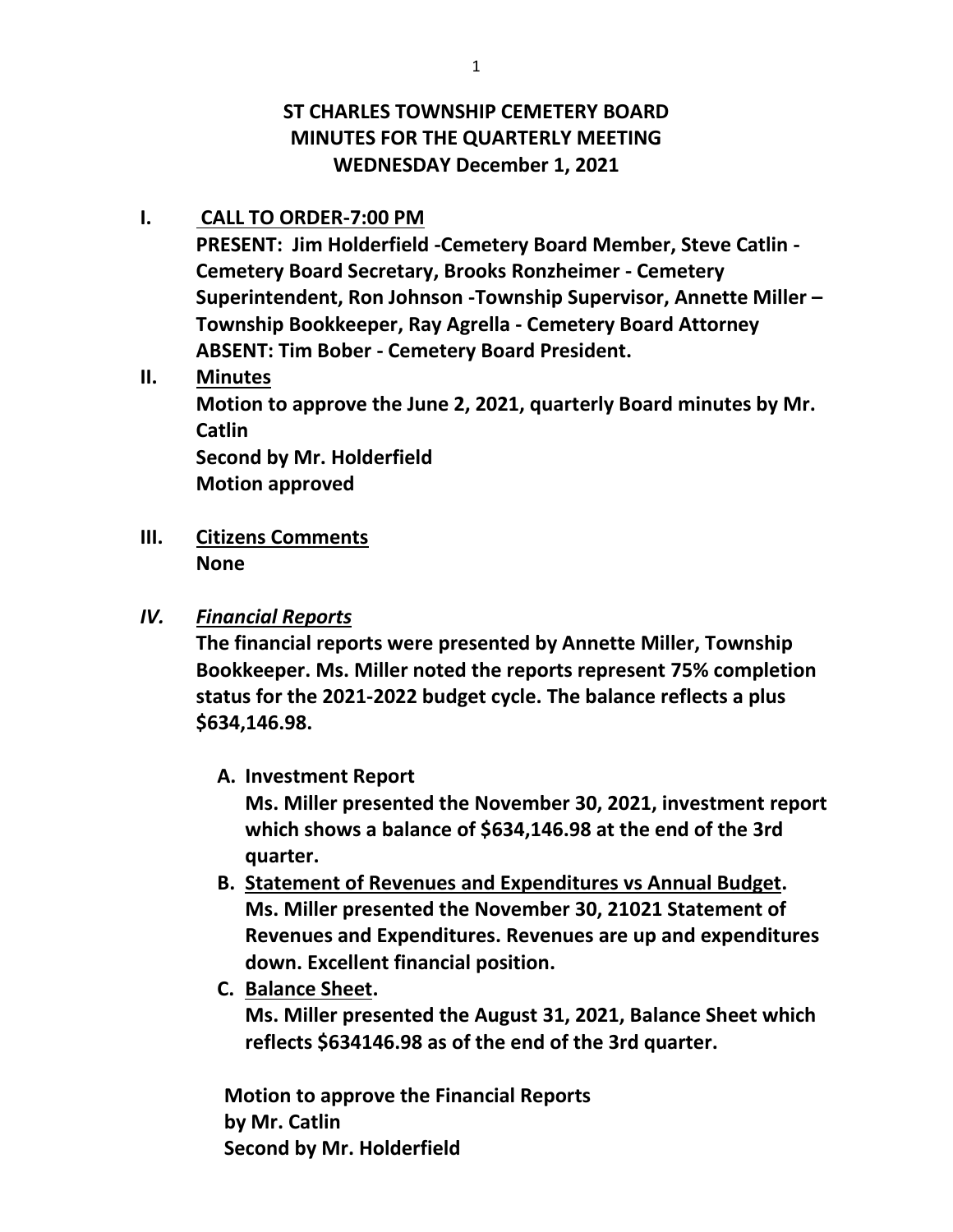**Motion approved**

**V. Cemetery Superintendent Report**

**Superintendent Ronzheimer reported a busy fall, with total 3rd quarter revenue at \$93,500. The cemetery activity report September 2-December 2, 2021, shows: Credit Card Sales = 3 Lot Sales= 32 Columbaria Sales= 7 Total Columbaria Niches Sold= 109 (Tower: A=57, B=52) Cremation Burials= 13 Full Burials= 21**

**Superintendent Ronzheimer also reported on beginning the replacement of hedges at Prairie Cemetery. This project will be on going and will be funded by budget surpluses. Mr. Ronzheimer also reported the loss of his most senior employee, to another job. A replacement search is underway. Discussion ensued regarding hiring/ staffing challenges.**

**Motion to Approve Report by Mr. Catlin Second by Mr. Holderfield Motion approved**

- **VI. Unfinished Business NONE**
- **VII. New Business**

**A. Holiday and Board Meeting Schedule 2022. Ms. Miller presented the Holiday and Board meeting schedule for 2022.** 

**Motion to Approve by Mr. Catlin**

**Second by Mr. Holderfield.** 

**Motion Approved.**

 **B. Levies and Budget 2022-2023 The CPI for next budget year is 1.4%. Proposed levy would be 2.97% increase, or approximately \$11,337. The increase allows for bringing in all new construction**